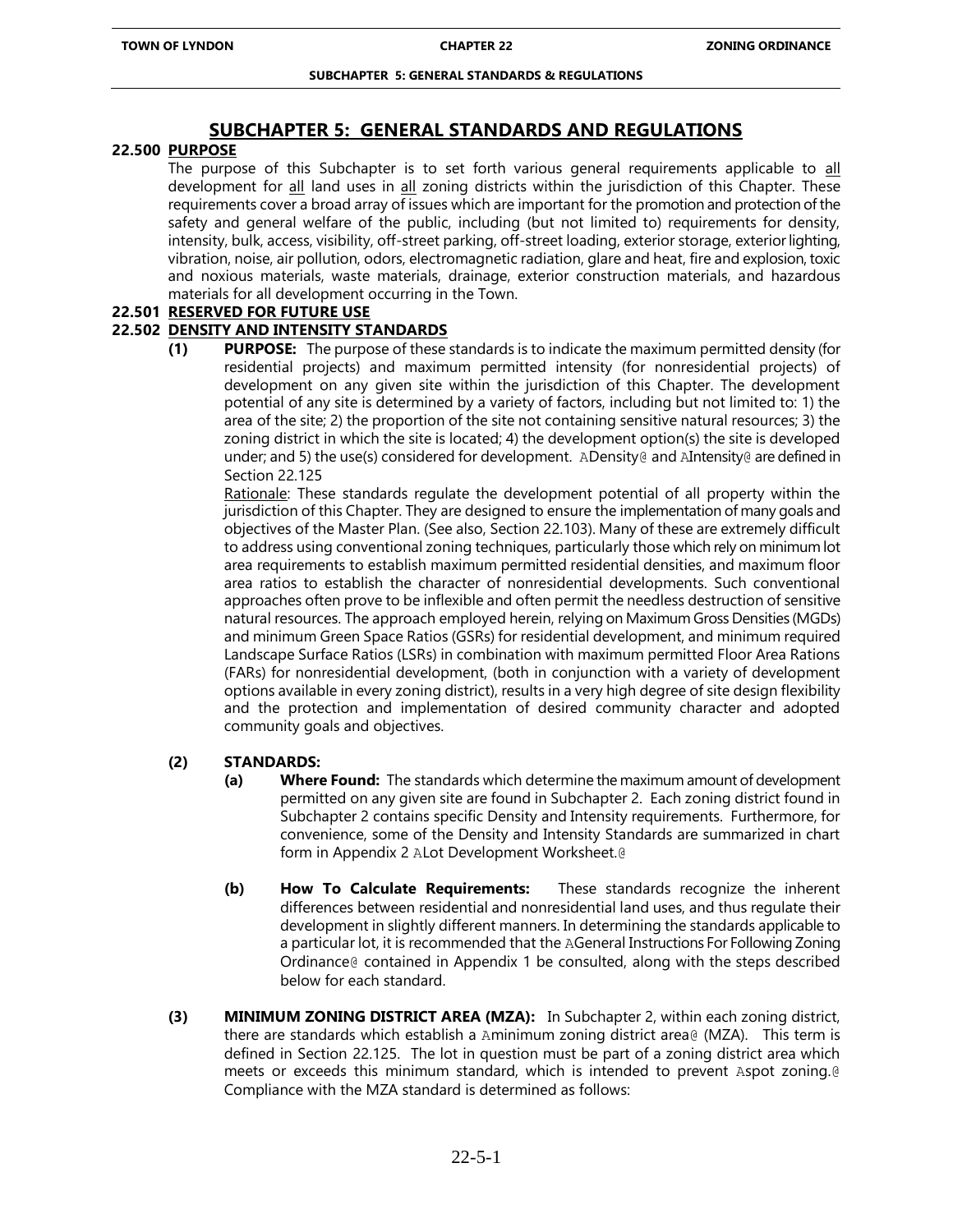- Step 1: Consult the Official Zoning Map to determine the total contiguous area which is currently zoned and/or proposed to be zoned under the same zoning district as the proposed development.
- Step 2: Review the requirements for MZA found in Subchapter 2 under the particular land use which applies to the lot in question.
- Step 3: Compare the number calculated in Step 1 above with the MZA found in Step 2, to determine if the amount of zoning district area proposed for the lot complies with the standard. Modify, if necessary, the zoning district boundaries to comply with the standard.
- **(4) MINIMUM LOT AREA (MLA):** In Subchapter 2, within each zoning district, there are standards which establish a Aminimum lot area@ (MLA). This term is defined in Section 22.125. The lot in question must meet or exceed this MLA. Compliance with the MLA standard is determined as follows: (For assistance, use ALot Development Worksheet,@ Appendix 2)
	- Step 1: Calculate the size of the lot in question.
	- Step 2: Review the requirements for Minimum Lot Area found in Subchapter 2 under the particular land use which applies to the lot in question.
	- Step 3: Compare the number calculated in Step 1 above with the Minimum Lot Area (Step 2) established for the particular zoning district, to determine if the size of the lot complies with the standard. Modify, if necessary, the size of the lot in question to comply with the standard.
- **(5) MAXIMUM BUILDING COVERAGE (MBC):** In Subchapter 2, within each zoning district, there are standards which establish a Amaximum building coverage@ (MBC) (i) for principal buildings, (ii) for accessory buildings, and (iii) for all buildings combined. MBC is defined in Section 22.125. These standards limit the total percentage amount of a lot which can be covered by principal buildings and accessory buildings. These percentages are determined as follows: (For assistance, use ALot Development Worksheet,@ Appendix 2)
	- Step 1: Calculate the size of the lot in question in square feet.
	- Step 2: Calculate the size (footprint) of the proposed principal buildings and all existing principal buildings in square feet.
	- Step 3: Divide the total size of all the principal buildings (Step 2) by the size of the lot (Step 1) to obtain the percentage.
	- Step 4: Review the maximum building coverage requirements found in Subchapter 2 under the particular zoning district which applies to the lot in question. Modify, if necessary, the size of the proposed principal building to comply with the standard.
	- Step 5: Repeat the foregoing steps to determine the maximum building coverage for accessory buildings and for all buildings (principal and accessory combined).
- **(6) MAXIMUM BUILDING SIZE (MBS):** In Subchapter 2, within each zoning district, there are standards which establish a Amaximum building size@ (MBS) for any building on a lot. MBS is defined in Section 22.125. All buildings on a lot must not exceed this standard, which is determined as follows: (For assistance, use ALot Development Worksheet, @ Appendix 2)
	- Step 1: Calculate the total gross floor area in square feet of all floors (except crawl spaces and attics) of the building.
	- Step 2: Review the maximum building size requirements found in Subchapter 2 under the particular zoning district which applies to the lot in question. Modify, if necessary, the size of the proposed building to comply with the standard.
- **(7) MAXIMUM GROSS DENSITY (MGD):** In Subchapter 2, within each zoning district, there are standards which establish a Amaximum gross density@ (MGD) for residential dwelling units on a lot AMGD<sub>®</sub> is defined in Section 22.125. MGD limits the number of dwelling units permitted on a lot. The number of dwelling units is determined as follows: (For assistance, use ALot Development Worksheet,@ Appendix 2).

Step 1: Calculate the size of the lot in question in square feet.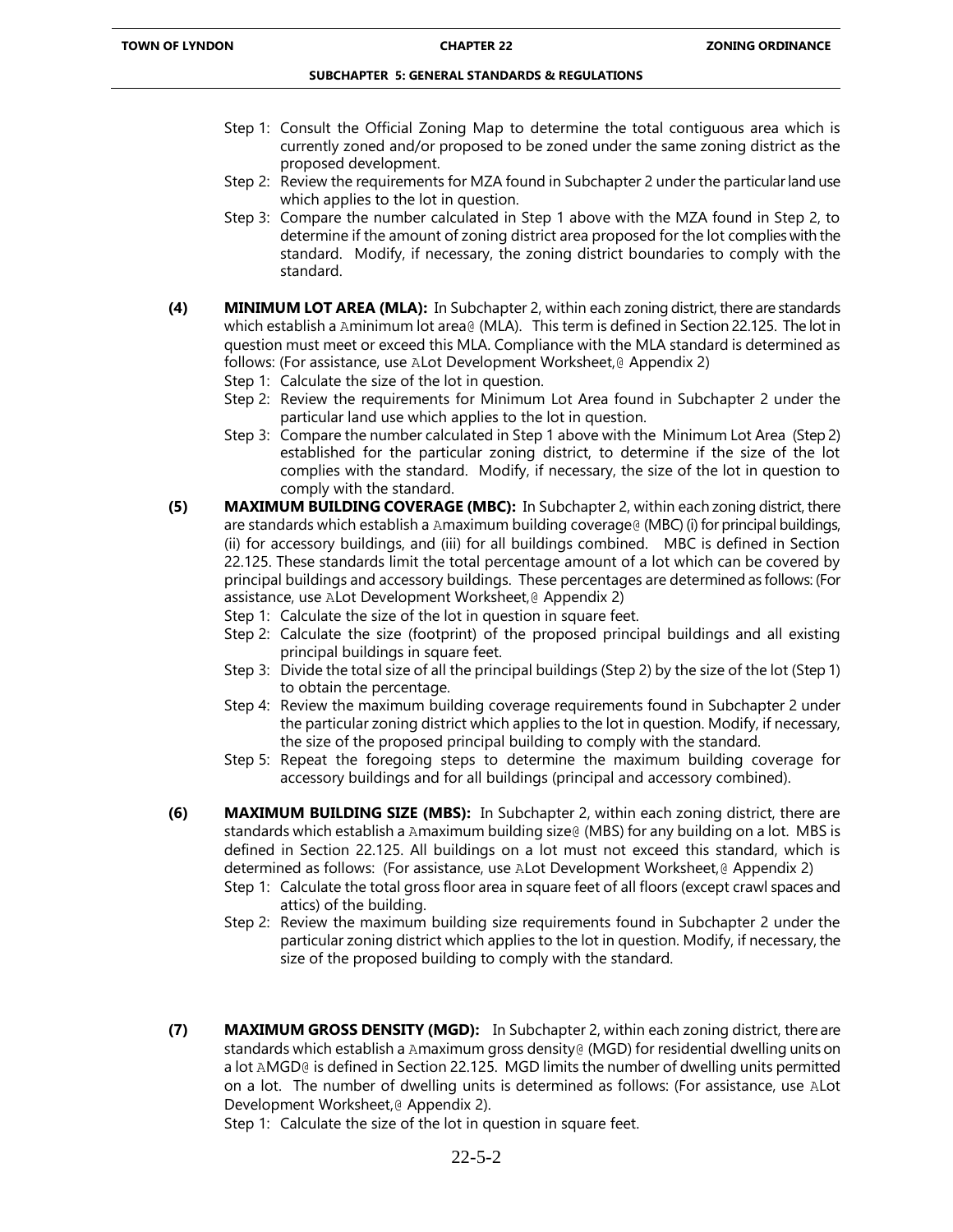- Step 2: Determine the total amount of dwelling units proposed for the site.
- Step 3: Divide the size of the lot (Step 1) by the total number of proposed dwelling units (Step 2).
- Step 4: Review the MGD requirements found in Subchapter 2 under the particular zoning district which applies to the site in question. Reduce, if necessary, the number of proposed dwelling units to comply with the standard.
- **(8) MAXIMUM GROSS INTENSITY:** In Subchapter 2, within each zoning district, there are intensity standards which establish a maximum AFloor Area Ratio@ (FAR) for nonresidential uses on a lot. This term is defined in Section 22.125. The total gross floor area of all the nonresidential buildings on the lot in question must not exceed this FAR. The FAR is determined as follows: (For assistance, use ALot Development Worksheet,@ Appendix 2).
	- Step 1: Determine the total Gross Floor Area (GFA) of all buildings on the site. AGross Floor Area@ is defined in Section 22.125.
	- Step 2: Calculate the size of the lot in question in square feet.
	- Step 3: Divide the GFA (Step 1) by the lot size (Step 2) to obtain the Floor Area Ratio (FAR).
	- Step 4: Review the nonresidential intensity requirements found in Subchapter 2 under the particular land use which applies to the site in question.
	- Step 5: Compare the number calculated in Step 3 above with the FAR standard established for the particular zoning district, to determine if the amount of floor area proposed for the site complies with the standard. Modify, if necessary, the amount of GFA to comply with the standard.
- **(9) MINIMUM LANDSCAPE SURFACE RATIO (LSR):** In Subchapter 2, within each zoning district, there are standards which establish a minimum ALandscape Surface Ratio@ (LSR). This term is defined in Section 22.125. This standard requires a minimum amount of landscaped area on a lot. The minimum LSR is calculated as follows: (For assistance, use ALot Development Worksheet,@ Appendix 2).
	- Step 1: Determine the total area in square feet of the site that will be preserved as landscaped area. ALandscaped area@ is defined in Section 22.125.
	- Step 2: Calculate the size of the lot in question in square feet.
	- Step 3: Divide the total landscaped area (Step 1) by the lot area (Step 2) to obtain the Landscape Surface Ratio (LSR).
	- Step 4: Review the minimum landscape surface ratio requirements found in Subchapter 2 under the particular zoning district which applies to the site in question. Modify, if necessary, the amount of landscaped area to comply with the standard.

# **22.503 RESERVED FOR FUTURE USE**

#### **22.504 BULK REGULATIONS**

**(1) PURPOSE:** The purpose of this section is to indicate the requirements for building height, size and location in both residential and nonresidential developments. The provisions of this section interact closely with the provisions of the previous section regarding Density and Intensity Regulations.

# **(2) GENERAL STANDARDS:**

- **(a) Where Found:** The standards which impose the Bulk Regulations for height, size and location of development on any given site are found in Subchapter 2. Each zoning district in Subchapter 2 contains specific residential and nonresidential bulk requirements.
- **(b) Residential Development:** All residential lots created or existing under the provisions of this Chapter shall comply with the Bulk Regulation of this Section and with the Bulk Regulations of the zoning district in which they reside.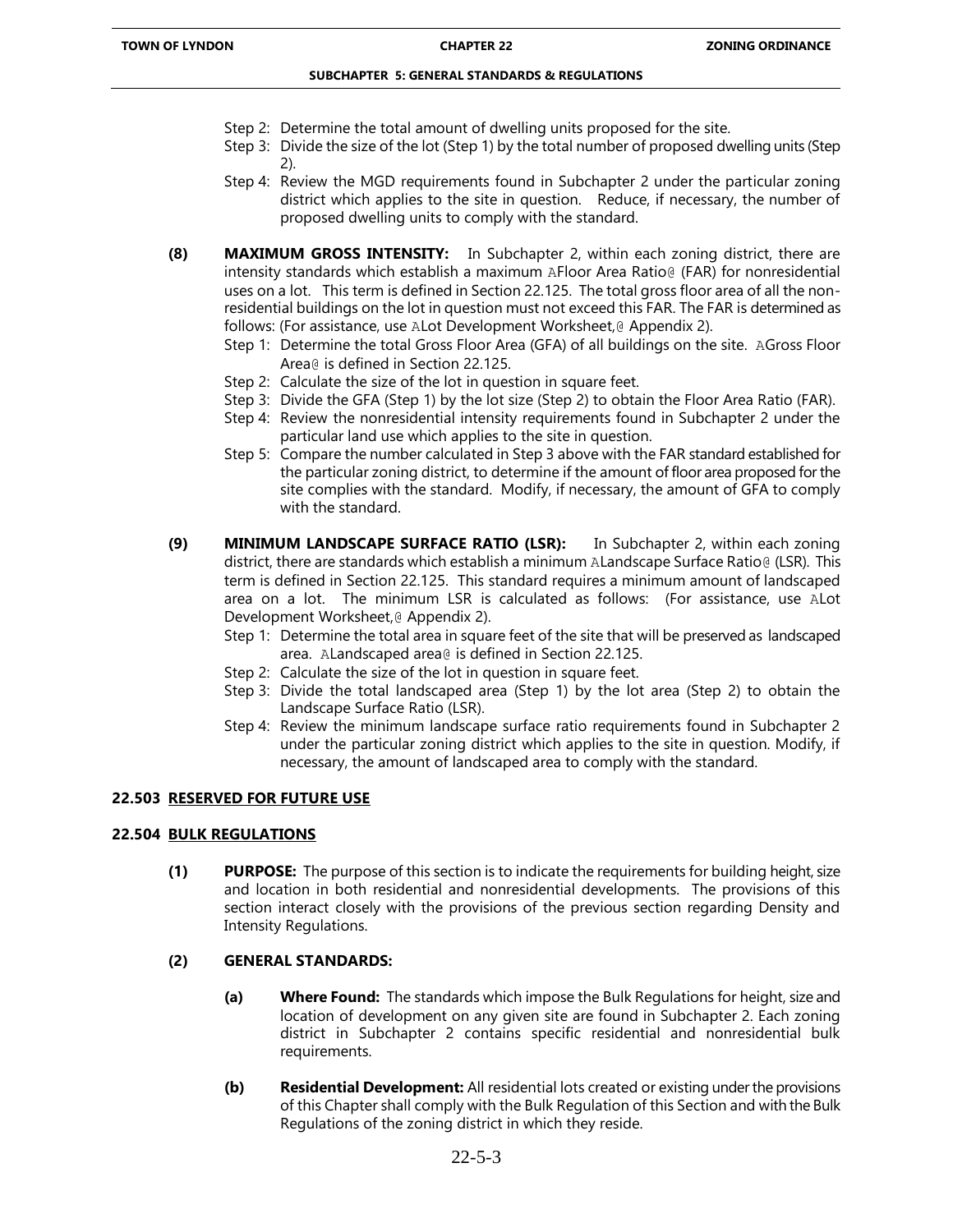**(c) Nonresidential Development:** All nonresidential lots created or existing under the provisions of this Chapter shall comply with the Bulk Regulation of this Section and with the Bulk Regulation of the zoning district in which they reside.

# **(3) YARD SETBACK ADJUSTMENTS:**

- **(a) General Standards:** The minimum setback requirements found in each zoning district shall establish the minimum required yards for all uses, except those exempted by the provisions of this Section.
	- **1. Reductions:** No yard shall be reduced in area or dimension so as to make such yard less than the minimum required by this Chapter. If an existing yard is less than the minimum required, it shall not be reduced further, except where exempted by the provisions of this Section.
	- **2. Lots Separate:** No required yard or lot area allocated to satisfy the minimum yard or lot area requirements for one building or structure shall be used to satisfy the minimum yard or lot area requirement for another building or structure.
	- **3. Bufferyards:** In instances where the required bufferyard width (per Section) 22.610) exceeds the minimum required setback width, the minimum required bufferyard width shall prevail. Absolutely no intrusions of a building or structure are permitted within the required bufferyard.
	- **4. Front Yards:** With the exception of fences, no accessory structures shall be permitted within any portion of a front yard or street yard.
- **(b) Permitted Intrusions Into Required Front or Street Yards:** The following intrusions are permitted into front or street yards:
	- **1.** Chimneys, flues, sills, pilasters, lintels, ornamental features, cornices, eaves, and gutters for residential buildings; provided they do not extend more than five feet into the required yard.
	- **2.** Yard lights, ornamental lights, and nameplate signs for residential lots, provided that they comply with the illumination requirements of Section 22.514 and provided they do not locate closer than five feet from the front or street property line.
	- **3.** Terraces, steps, stoops, or similar appurtenances to residential buildings which do not extend above the floor level of the adjacent building entrance; provided they do not locate closer than 20 feet from any street right-of-way.
	- **4.** Fences on residential or nonresidential lots which do not exceed four feet in height; provided they do not locate closer than two feet to any street rightof-way. Permitted fence types shall comply with the provisions of Section 22.533.
	- **5.** Landscape areas.
- **(c) Permitted Intrusions Into Required Side or Rear Yards:** The following intrusions are permitted into rear or side yards:
	- **1.** Chimneys, flues, sills, pilasters, lintels, ornamental features, cornices, eaves, and gutters for residential buildings; provided they do not extend more than five feet into the required yard.
	- **2.** Fences may locate on the property line. Permitted fence types shall comply with the provisions of Section 22.533.
	- **3.** Fire escapes (on residential buildings) which do not extend more than five feet into the required yard.
	- **4.** Landscape areas.
	- **5.** Terraces, steps, uncovered porches, decks, stoops, or similar appurtenances to residential buildings which do not extend more than one foot above grade; provided they do not locate closer than twenty feet to the rear lot line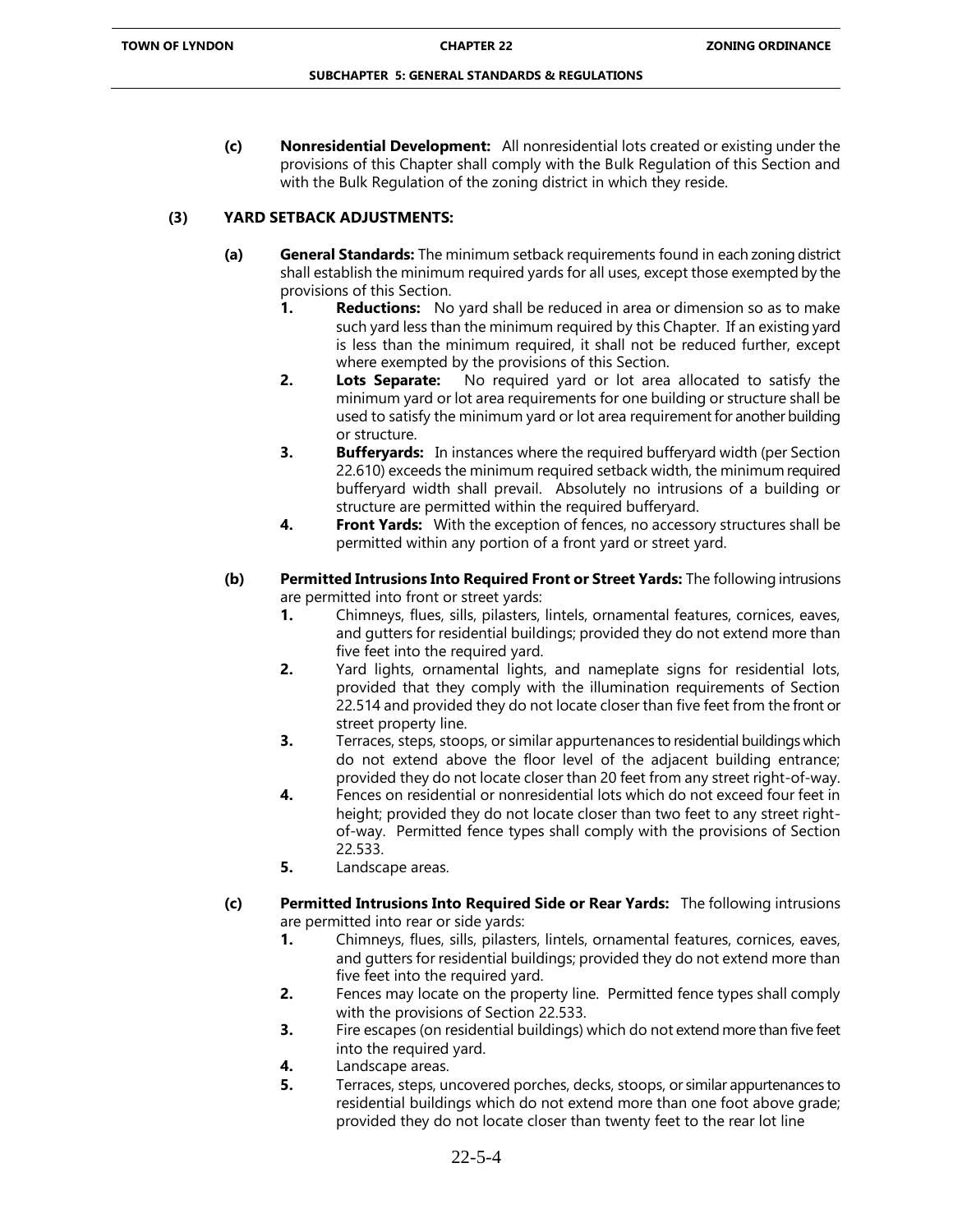- **6.** In neighborhoods that were platted before adoption of this Code (01/30/02), driveways may be located within the side yard setback and/or may extend across side yard property lines (e.g. shared driveways) provided that a written agreement,
	- a. executed by the adjacent property owners, and
	- b. in a form recordable with the Register of Deeds, and
	- c. addressing the issues of storm water run-off, snow removal, parking, outside storage, and driveway maintenance, and
	- d. addressing any additional issues which, in the discretion of the Zoning Administrator, are created by the unusual characteristics of the property, is presented to and approved by the Zoning Administrator pursuant to the process for the issuance of zoning permits for permitted uses under 22.904. Upon approval of any such agreement, it shall be recorded with the Register of Deeds.

# **(4) EXCEPTIONS TO MAXIMUM HEIGHT REGULATIONS:**

- **(a) Permitted Exceptions:** The following are permitted to exceed the maximum height regulations by 10 feet, within any district where permitted: church spires, belfries, cupolas and domes which do not contain useable space, public monuments, water towers, fire and hose towers, flag poles, chimneys, smokestacks, cooling towers, and elevator penthouses.
- **(b) Conditional Use Exceptions:** Any building or structure not otherwise accounted for by (a), above, may exceed the maximum height regulations with the granting of a conditional use permit which specifically states the maximum permitted height of the proposed building or structure.

# **22.505 ACCESS STANDARDS**

- **(1) PURPOSE:** The purpose of this Section is to alleviate and/or prevent congestion of public rights-of-way so as to promote the safety and general welfare of the public by establishing minimum requirements for the provision of access from private property onto to public rightsof-way.
- **(2) PERMIT REQUIRED:** Each access drive onto a Town road or right-of-way shall have a permit issued by the Town. Each access onto a County Highway shall obtain a permit from Juneau County and shall comply with this ordinance and all applicable County ordinances. Each access onto a State Highway shall obtain a permit from the DOT and shall comply with this ordinance and all state regulations.

# **(3) NUMBER OF ACCESS POINTS:**

- **(a)** Each parcel in the RR and SF Districts shall have not more than one access drive onto any adjacent highway(s). Each parcel in the AG, MF, GB, LI and HI Districts may have more than one drive, but not more than two access drives onto any adjacent highways(s).
- **(b)** In no instance shall any lot be permitted more than one access drive onto any one highway if its frontage on said highway is less than 100 linear feet (as measured along the right-of-way line).
- **(c)** In certain areas experiencing, or expected to experience, congestion and/or safety problems, access drives may be required to be located on adjacent property, or another highway, or on a frontage road.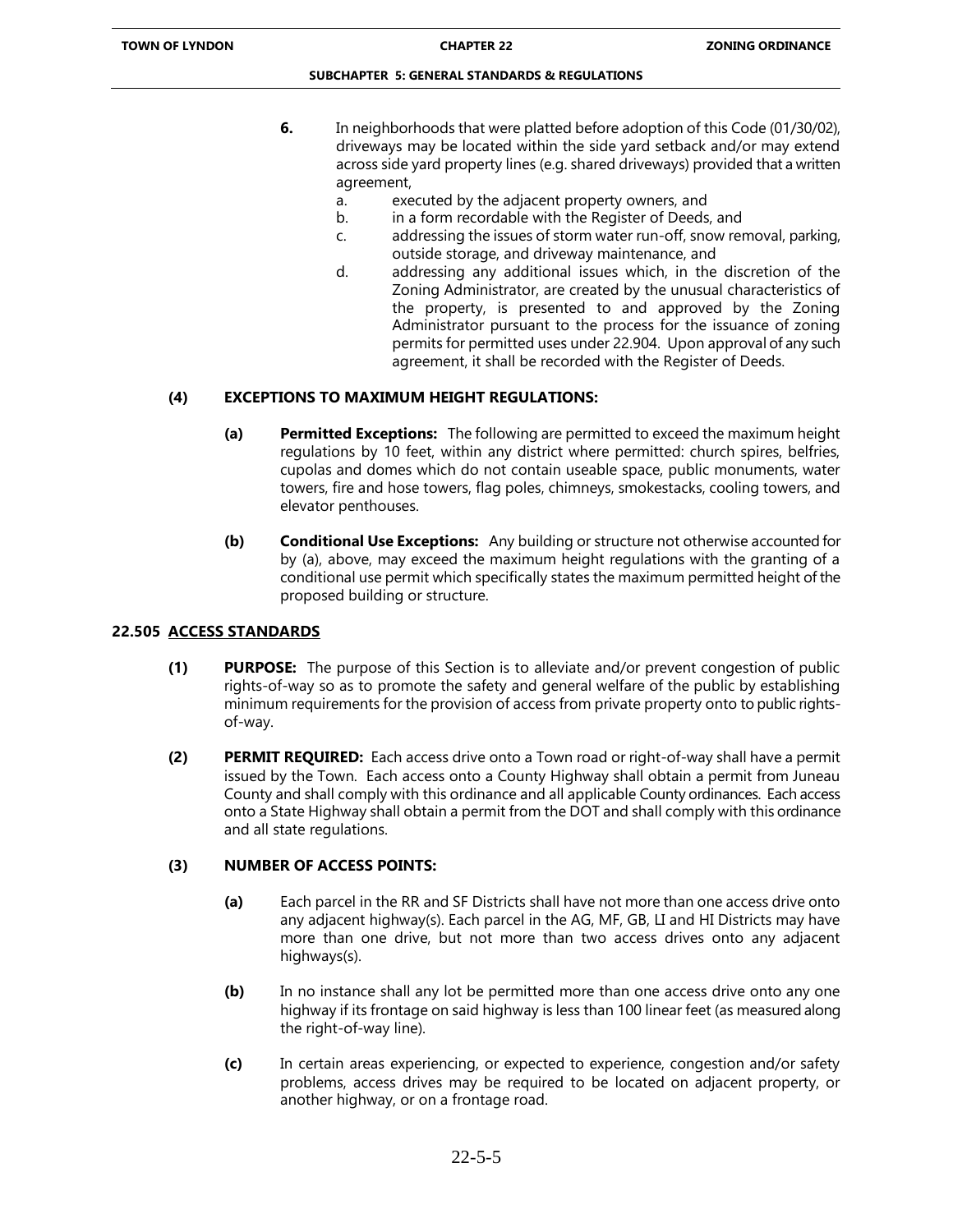**(4) DRIVEWAY REGULATIONS:** See section 15.202 for additional regulations regarding the location, design, construction, and maintenance of all driveways in the Town, including driveways onto County and State Highways.

### **22.506 RESERVED FOR FUTURE USE**

### **22.507 VISIBILITY STANDARDS**

- **(1) PURPOSE:** The purpose of this Section is to alleviate or prevent accidents and to promote the safety and general welfare of the public by establishing minimum requirements for the provision of vehicular visibility.
- **(2) VISION CLEARANCE TRIANGLE:** In order to provide a clear view for motorists at all intersections, there shall be a triangular area of clear vision formed by the two intersecting highway rights-of-way and a chord connecting said rights-of-way, as determined by the Zoning Administrator. Generally, the following standards shall apply:

| <b>Intersection Type</b>              | <b>Distance from Right-of Way</b><br><b>Intersection</b> |
|---------------------------------------|----------------------------------------------------------|
| 2 State Highways                      | Est. by State                                            |
| State Highway & Co. Trunk<br>Highways | Est. by State and<br>County                              |
| State Highway & Town<br>Road          | 50 feet                                                  |
| County Trunk Hwy & Town<br>Road       | 50 feet                                                  |
| 2 Town Roads                          | 50 feet                                                  |
|                                       |                                                          |

### **Table 22.508: Vision Clearance Triangle Standards**

- **(3) RESTRICTIONS IN TRIANGLE:** Within said vision clearance triangular area:
	- **(a)** no signs, parking spaces, or structures shall be permitted,
	- **(b)** no earthwork in excess of 30 inches in height shall be permitted,
	- **(c)** no vegetation, fencing, nor other such obstructions, which exceed 30 inches in height above either of the centerline elevations of said two streets, shall be permitted.

# **22.508 OFF-STREET PARKING AND TRAFFIC CIRCULATION STANDARDS**

- **(1) PURPOSE:** The purpose of this Section is to alleviate or prevent congestion of public rights-ofway so as to promote the safety and general welfare of the public by establishing minimum requirements for the provision of off-street parking and circulation in accordance with the utilization of various sites. (Also see, Section 22.528, Drainage Standards, and Chapter 8, Subchapter 3, Storm Water Drainage Ordinance).
- **(2) DEPICTION ON REQUIRED SITE PLAN:** Any and all parking and traffic circulation areas proposed to be located on the subject property shall be depicted as to their location and configuration on the site plan required for the development of the subject property. (Refer to Section 22.908.) Except as permitted by a conditional use permit, each and every on-site parking space designed to serve as required parking shall not be located farther than 300 feet from the access point to the primary area(s) it is designated to serve, as measured along the shortest walking distance between the access point and the parking space. A garage stall, meeting the access requirements of Subsection (6)(d), below, shall be considered a parking space. Parking spaces for any and all vehicles exceeding 18 feet in length, shall be clearly indicated on said site plan.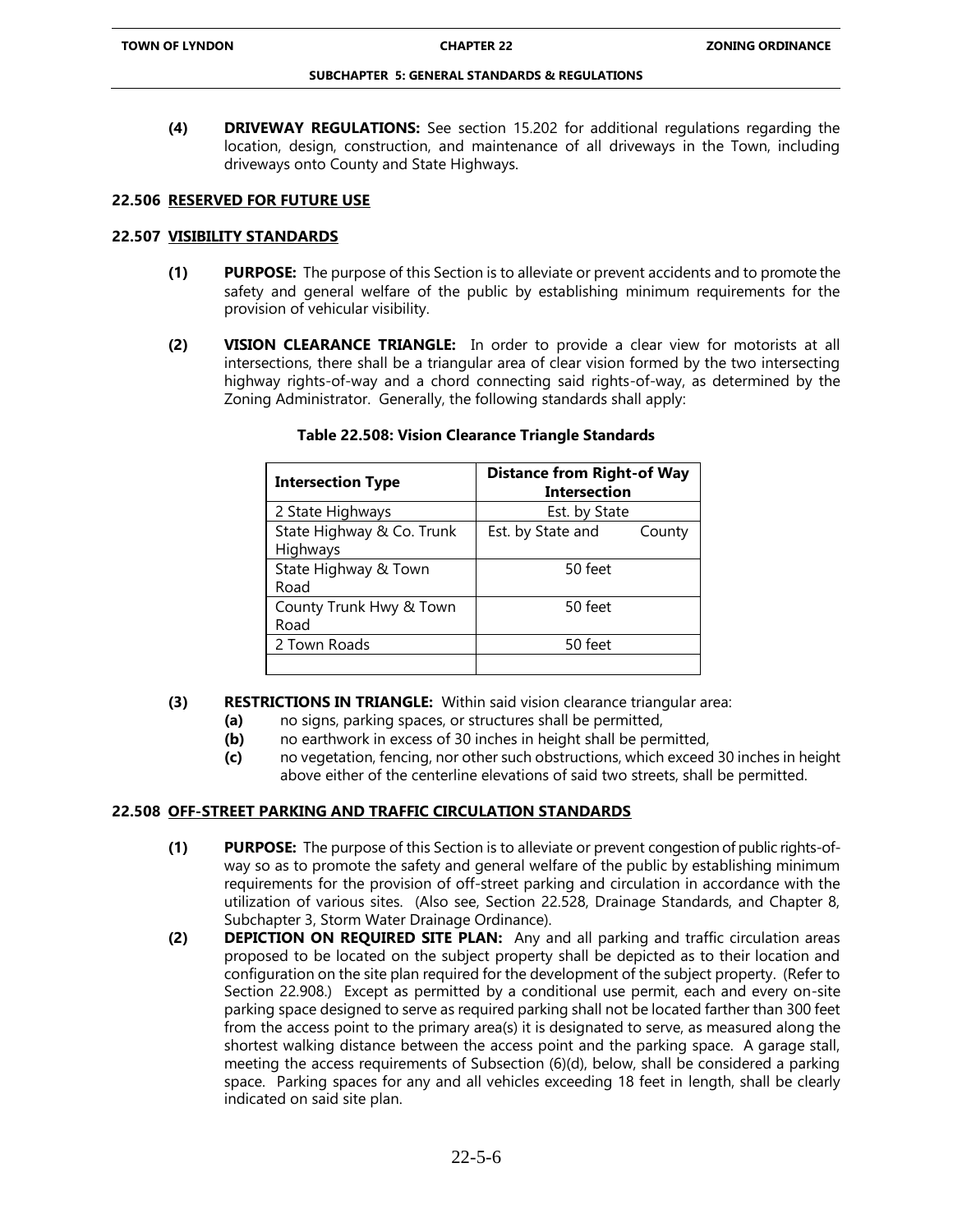- **(3) USE OF OFF-STREET PARKING AREAS:** The use of all required off-street parking areas shall be limited to the parking of operable vehicles not for lease, rent, or sale. Within residential districts, required off-street parking spaces shall only be used by operable cars and trucks.
- **(4) TRAFFIC CIRCULATION AND TRAFFIC CONTROL:** Site circulation shall be designed to provide for the safe and efficient movement of all traffic entering, exiting, and driving on the site. Circulation patterns shall conform with the general rules of the road and all traffic control measures shall meet the requirements of the Manual of Uniform Traffic Control Devices.
- **(5) INSTALLATION AND MAINTENANCE:** All off-street parking and traffic circulation areas shall be completed, including surfacing, prior to building occupancy. Extensions within which to complete surfacing may be granted by the Zoning Administrator or the Plan Commission, when weather or other special circumstances warrant an extension. All off-street parking and traffic circulation areas shall be maintained in a dust-free condition at all times. In no instance or manner shall any off-street parking or traffic circulation area be used as a storage area, except as provided for by Section 22.512.

# **(6) DESIGN STANDARDS:**

- **(a) Signage:** All signage located within, or related to, required off-street parking or traffic circulation shall comply with the requirements of Subchapter 8.
- **(b) Handicapped Parking Spaces:** Parking for the handicapped shall be provided at a size, number, location, and with signage as specified by State and Federal regulations.
- **(c) Snow Storage:** Required off-street parking and traffic circulation areas shall not be used for snow storage.
- **(d) Landscaping:** Parking lot landscaping (if required) shall comply with the requirements of the paved area landscaping requirements in Section 22.604(3).

# **(7) CALCULATION OF MINIMUM REQUIRED PARKING SPACES:**

**(a) General Guidelines for Calculating Required Parking Spaces:** The requirements of Subsection (c), below, shall be used to determine the minimum required number of off-site parking spaces which must be provided on the subject property. Requirements are generally tied to the capacity of the use; the gross floor area of the use; or the number of employees which work at the subject property during the largest work shift. The term "capacity" as used herein means the maximum number of persons that may be accommodated by the use as determined by its design or by State Building Code regulations, whichever number is greater. References herein to "employee(s) on the largest work shift" means the maximum number of employees working at the facility during a single given day, regardless of the time period during which this occurs, and regardless of whether any such person is a full-time employee. The largest work shift may occur on any particular day of the week or during a lunch or dinner period in the case of a restaurant. In all cases, one reserved parking space shall be provided for each vehicle used by the operation during business hours. Said spaces shall be in addition to those required by Subsection (c), below. Where said parking needs of any land use exceed the minimum requirements of this Chapter, additional parking spaces sufficient to meet the average maximum weekly peak-hour parking space demand shall be provided by said land use.

# **(b) Joint and Off-Site Parking Facilities:**

**1.** Parking facilities which have been approved by the DPW to provide required parking for one or more uses, shall provide a total number of parking spaces which shall not be less than the sum total of the separate parking needs for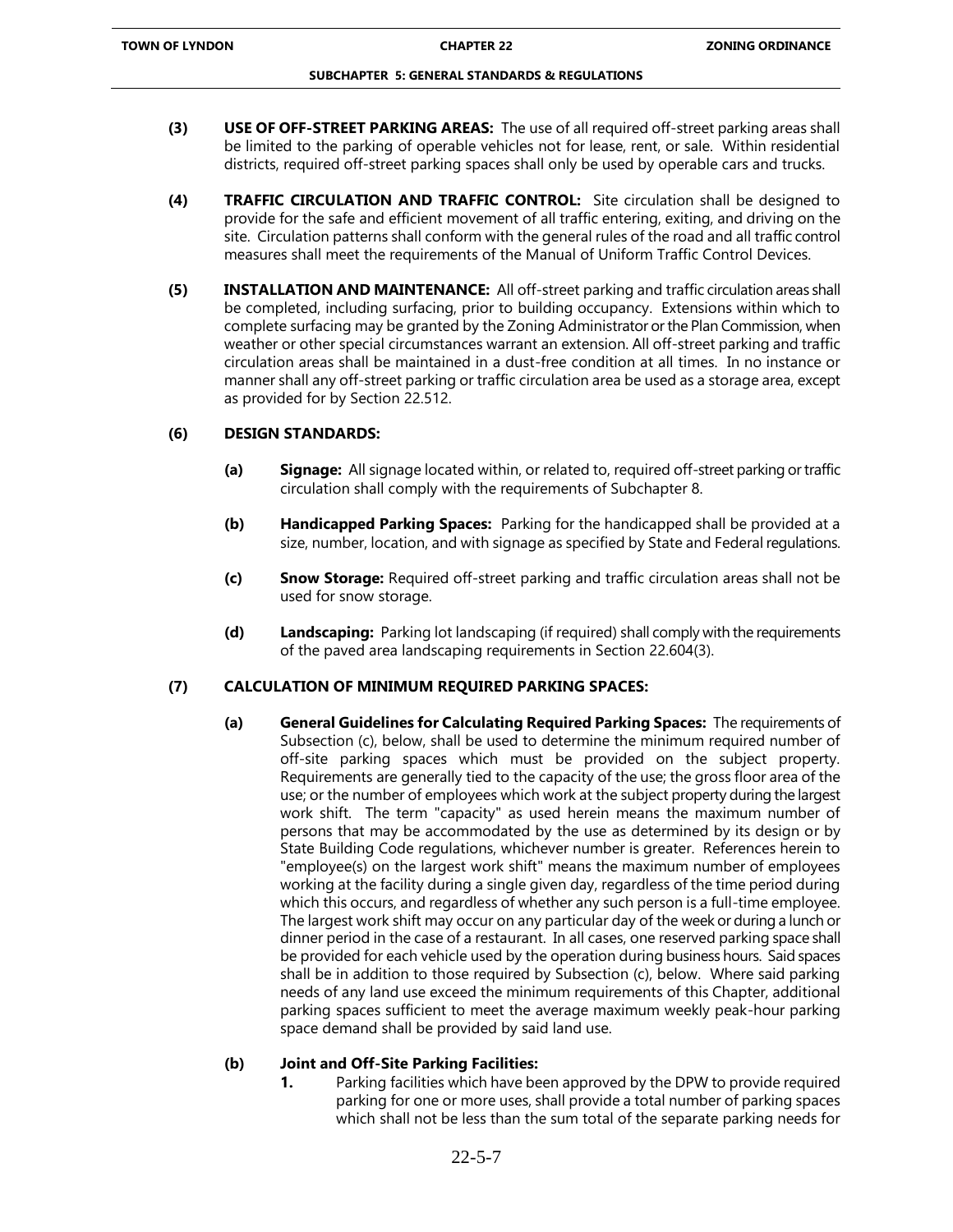each use during any peak hour parking period when said joint parking facility is utilized at the same time by said uses.

- **2.** Each parking space designed to serve as joint parking shall not be located farther than 300 feet, except as permitted by a conditional use permit, from the access to all of the various areas it is designated to serve. See Section 22.410(1).
- **3.** The applicant(s) for approval of a joint parking facility shall demonstrate to the DPW's satisfaction that there is no substantial conflict in the demand for parking during the principal operating hours of the two of more uses for which the joint parking facility is proposed to serve.
- **4.** A legally binding instrument, approved by the City Administrator, shall be executed by any and all parties to be served by said joint parking facility. This instrument shall be recorded with the Register of Deeds Office, and filed with the City Clerk. A fee shall be required to file this instrument (see Section 22.935).
- **(c) Minimum Off-Street Parking Requirements for Land Uses:** The off-street parking requirements for each land use are listed in Subchapter 4.

# **22.509 RESERVED FOR FUTURE USE**

# **22.510 OFF-STREET LOADING STANDARDS**

- **(1) PURPOSE:** The purpose of this Section is to prevent congestion of public rights-of-way and private lots so as to promote the safety and general welfare of the public by establishing minimum requirements for the provision of loading facilities on various sites.
- **(2) APPLICABILITY:** All loading facilities shall comply with the regulations of this Section.
- **(3) LOCATION:** All loading berths shall be located 50 feet or more from the intersection of two street right-of-way lines. Loading berths shall not be located within any required front yard or street yard setback area. Access to the loading berth shall be located in conformance with Section 22.506. All loading areas shall be located on the private lot and shall not be located within, or so as to interfere with, any public right-of-way.
- **(4) ACCESS TO LOADING AREA:** Each loading berth shall be located so as to facilitate access to a public street or alley, and shall not interfere with other vehicular or pedestrian traffic per Section 22.509, and shall not interfere with the function of parking areas. In no instance shall loading areas rely on backing movements into public rights-of-way.
- **(5) SURFACING AND MARKING:** (No requirements at this time).
- **(6) USE OF REQUIRED LOADING AREAS:** The use of all required loading areas shall be limited to the loading and unloading of vehicles. Said area shall not be used for parking spaces or storage space.
- **(7) LIGHTING:** (No requirements at this time).
- **(8) SIGNAGE:** All signage located within, or related to, loading areas shall comply with the requirements of Subchapter 8.
- **(9) DEPICTION ON REQUIRED SITE PLAN:** Any and all required loading areas proposed to be located on the subject property shall be depicted as to their location and configuration on the site plan required for the development of the subject property. (Refer to Section 22.908.)

# **22.511 EXTERIOR PARKING AND STORAGE STANDARDS**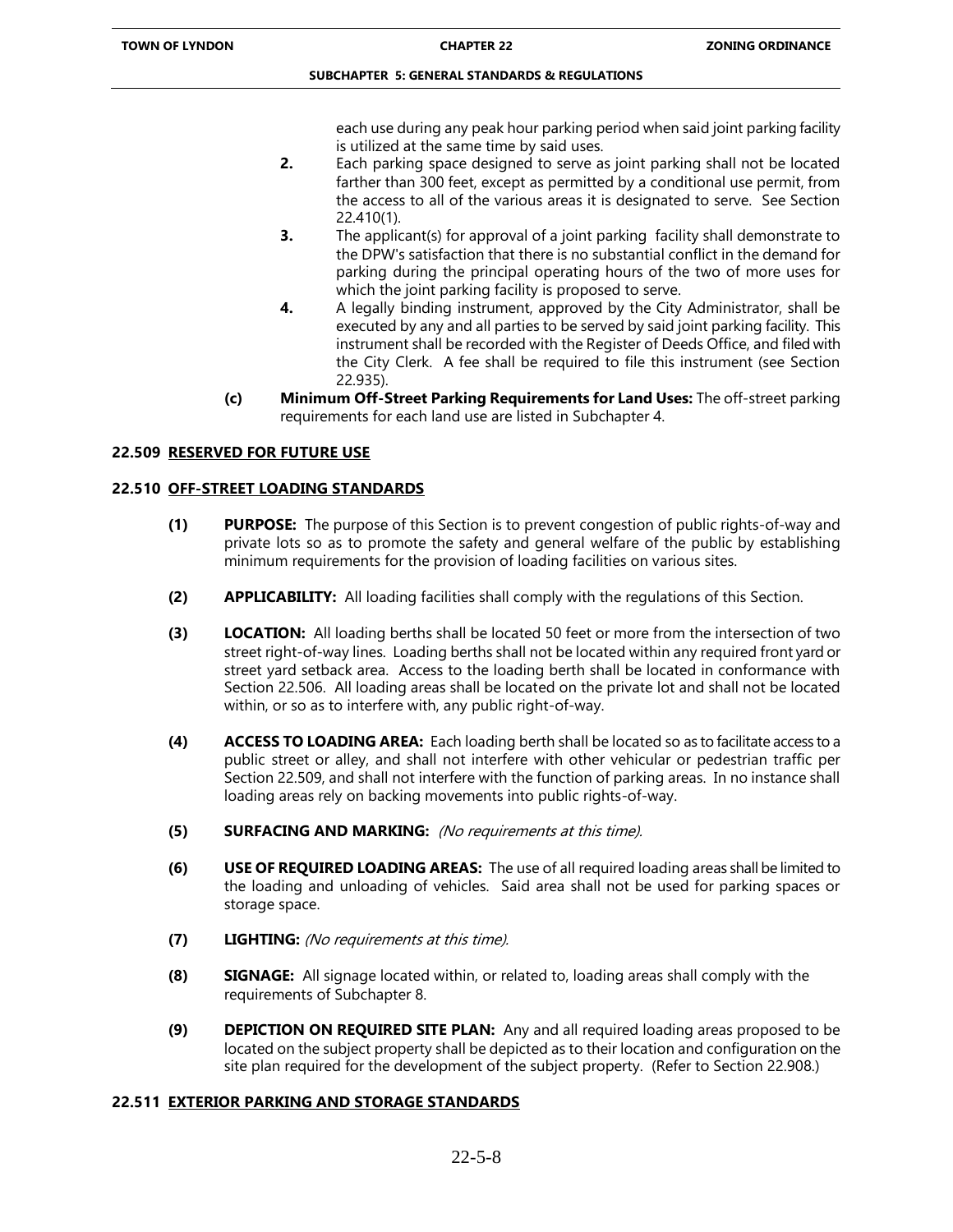- **(1) PURPOSE:** The purpose of this Section is to control the use of property for exterior storage so as to promote the safety, aesthetics, and general welfare of the public. (See also, Storage and Disposal Land Uses, Section 22.409).
- **(2) DEFINITIONS:** For the purposes of this Section, the following definitions shall apply:
	- **All-terrain Vehicle (ATV):** The definition of an ATV provided in Section 340.01(2g) Wis. Stats. is adopted by reference, including all amendments thereto.
	- **Boat:** Boat shall mean motor boats (whether or not a motor is actually on the boat), house boats, row boats, canoes and kayaks.
	- **Store:** To "store" shall mean to leave an item in one position or location on the property for more than 72 hours. It is not the intent of this ordinance to regulate the temporary parking of vehicles which are used by guests visiting the property, or which are regularly used by the occupants of the property.
	- **Recreational vehicle (RV):** Recreational vehicle shall mean motor homes, motor coaches, pickup campers when not positioned on top of a pickup, camping trailers, travel trailers, pop-up campers, folding campers, and cases or boxes used to transport recreational vehicles or their equipment, and similar equipment and vehicles.

**Trailer:** Trailer shall mean fifth-wheel trailers, utility trailers, boat trailers, snowmobile trailers, race car trailers, and ATV trailers.

- **(3) RV=s, ATV=s, BOATS, SNOWMOBILES, AND TRAILERS:** No person shall park or store, outside of a fully-enclosed building, any RV=s, ATV=s, boats, snowmobiles, or trailers (i) on a parcel in the RR, SF, or MF Districts, or (ii) on a parcel in the GB District unless the parcel is properly permitted to conduct the AOutdoor Display@ of such items, except as provided herein.
	- **(a) Number:** The following sets forth the maximum number of RV=s, ATV=s, boats snowmobiles and trailers that can be stored outside on a parcel:
		- 1. One RV, or
		- 2. Two boats, with or without motors or trailers, or
		- 3. One snowmobile not on a trailer, or two snowmobiles provided they are on the same trailer, or
		- 4. One ATV not on a trailer, or two ATV=s provided they are on the same trailer, or
		- 5. Any two of items a. thru d. above.
	- **(b) Location:** No item shall be parked or stored in a front yard.
	- **(c) Setback:** No item shall be parked or stored closer than 10 feet to a side or rear lot line.
	- **(d) Maintenance:** Each item shall be maintained in working condition, reasonably ready for the effective performance of the function for which it was intended. RV=s and trailers shall be roadworthy. Items which need repair before they are operable may not be stored outside.
	- **(e) Licenses:** Items that require license and/or registration shall be properly licensed and/or registered if they are stored outside. Unlicensed or unregistered items may be stored inside.
	- **(f) Ownership:** Each item stored outside shall be owned, titled, and licensed by the occupant of the property in question. Items may not be stored outside on the property of a friend or neighbor.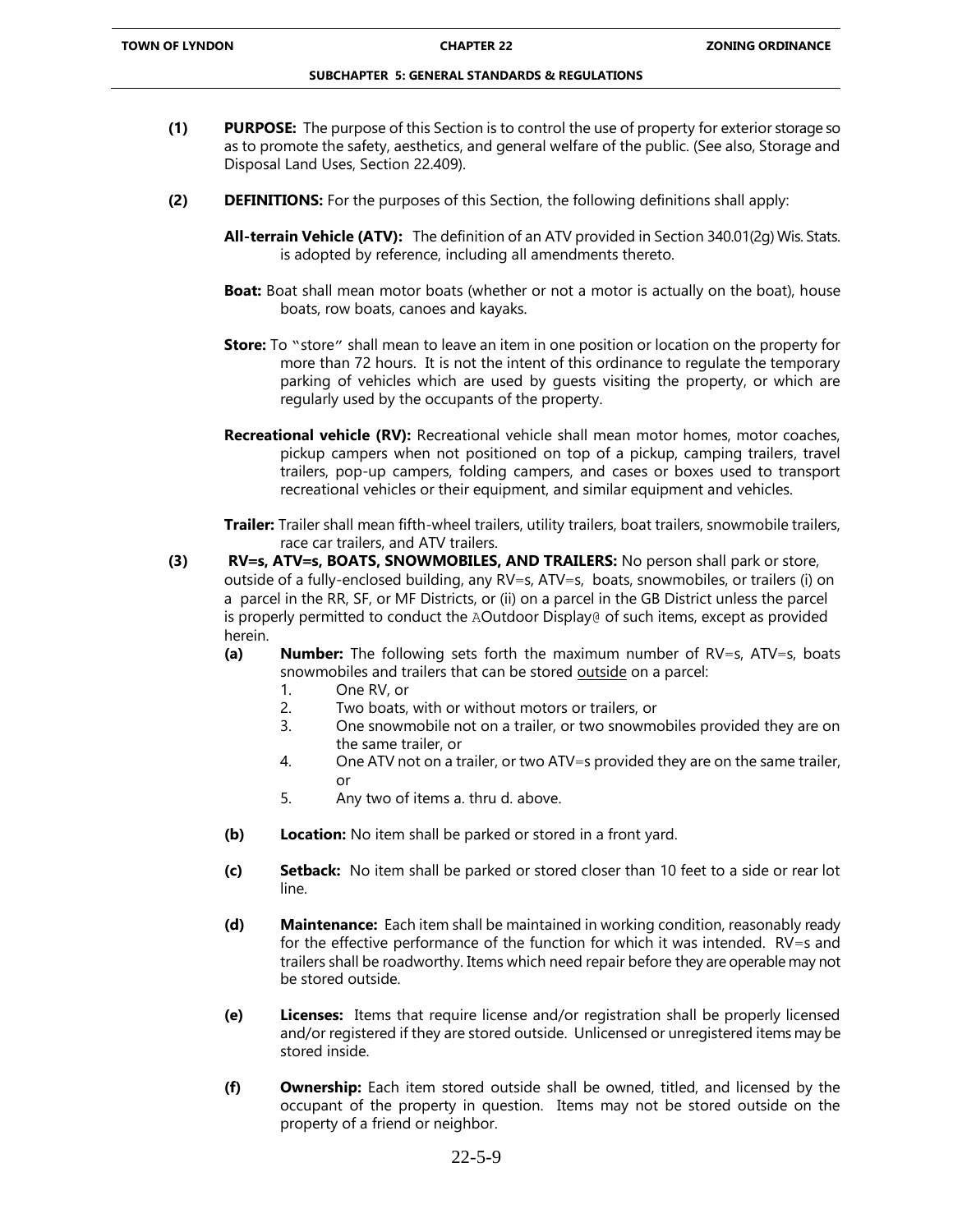- **(g) Hidden and Neat:** Each item shall be parked or stored as inconspicuously as possible on the property. The area around each item must be kept weed free and free of accumulation of other storage material and debris (e.g. tires, wood, junk, etc. may not be piled next to these items).
- **(h) Covers:** If the item is covered, the tarp or other covering material shall be of earthtoned neutral color (e.g. not the common bright blue vinyl or other bright colors).
- **(i) Storage:** No RV or boat shall be used for the storage of items unrelated to the primary function of the item (e.g. a camper can be used to store camping equipment, but it can not be used to store wood, fertilized, lawn mowers, clothing, etc).
- **(3) AUTOMOBILES AND TRUCKS:** No person shall park or store, outside of a fully-enclosed building, any automobile or truck (i) on a parcel in the RR, SF, or MF Districts, or (ii) on a parcel in the GB District unless the parcel is properly permitted to conduct the AOutdoor Display@ of automobiles or trucks, except as provided herein.
	- **(a) Number:** (No restrictions at this time).
	- **(b) Location:** (No restrictions at this time).
	- **(c) Setback:** No item shall be located closer than 10 feet to a side or rear lot line.
	- **(d) Maintenance:** Each item shall be maintained in working condition and shall be roadworthy. Items which need repair before they are operable may not be parked or stored outside.
	- **(e) Licenses:** Items shall be registered and currently licensed if they are stored outside. Unlicensed or unregistered items may be stored inside.
	- **(f) Ownership:** No item shall be parked or stored outside unless it is owned, titled and licensed by the occupant of the property in question. Items may not be stored outside on the property of a friend or neighbor.
	- **(g) Hidden and Neat:** The area around each item shall be kept weed free and free of accumulation of other storage material and debris.
	- **(h) Covers:** If the item is covered, the tarp or other covering material shall be an earthtoned neutral color (e.g. not the common bright blue vinyl or other bright colors).
	- **(i) Storage:** No item shall be used for the storage of items not typically kept in a vehicle (e.g. an automobile can not be used to store clothes, animals, lawn tools, etc).
- **(4) FIREWOOD:** No person shall place or store, outside of a fully-enclosed building, any firewood (i) on a parcel in the RR, SF, or MF Districts, or (ii) on a parcel in the GB District unless the parcel is properly permitted to conduct the AOutdoor Display@ of firewood, except as provided herein.
	- **(a) Front Yard Prohibited:** No person shall store firewood in the front yard in the GB District. Firewood may be stored in the front yard in the RR, SF, or MF Districts, only if the firewood can not be reasonably stored in a side yard or rear yard.
	- **(b) Stacking:** Firewood shall be neatly stacked, and shall not be stacked closer than two (2) feet to any lot line and not higher than six (6) feet from grade, except adjacent to a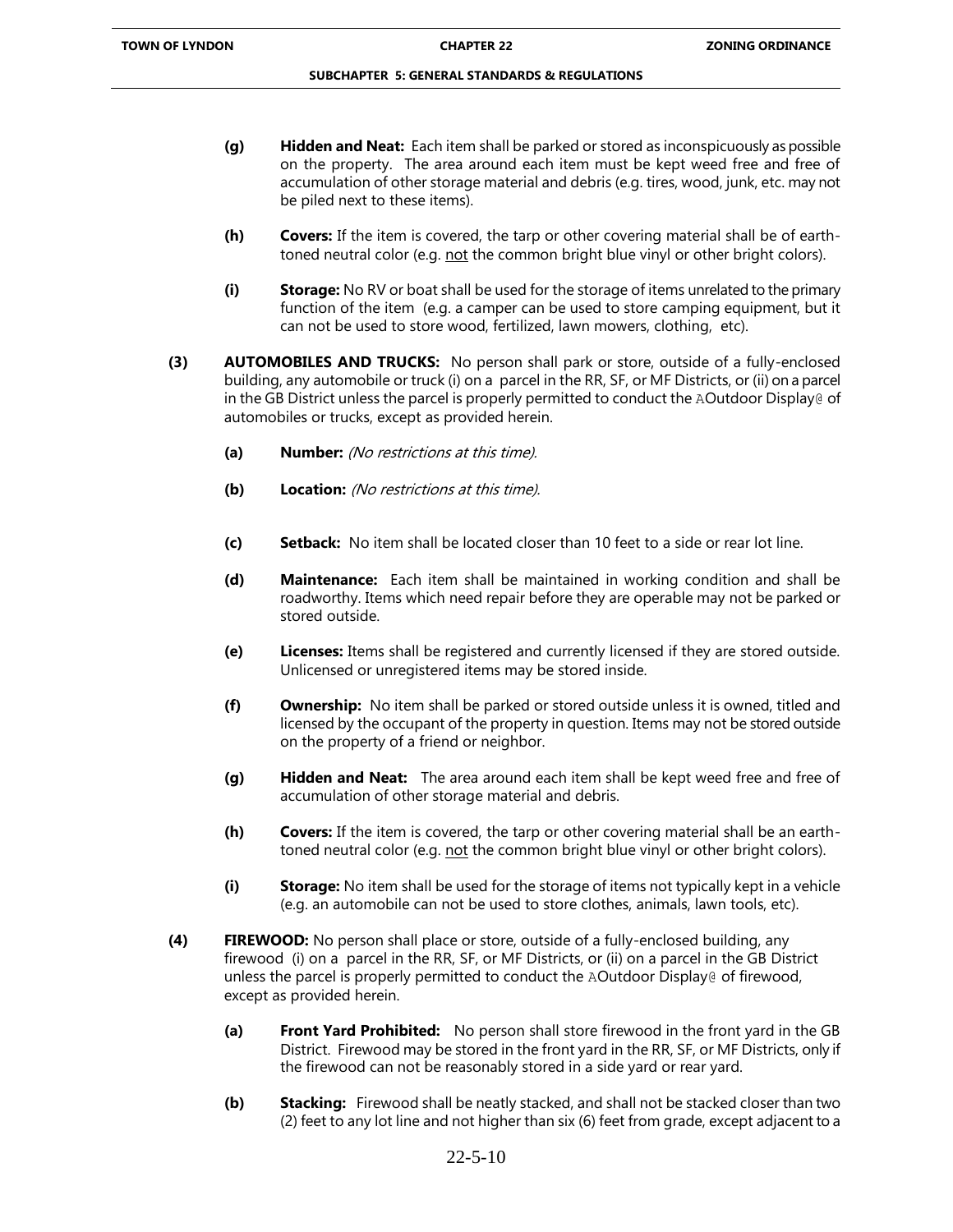fence where firewood can be stacked against the fence as high as the fence. Fences, as used in this Section, shall not include hedges and other vegetation.

- **(c) Debris Removal:** All brush, debris and refuse from the processing of firewood shall be promptly and properly disposed of and shall not be allowed to remain on the premises.
- **(d) Diseased Wood:** Woodpiles that contain diseased wood that is capable of transmitting disease to healthy trees and woodpiles that harbor or are infested or inhabited by rats or other vermin are public nuisances and shall be promptly and properly disposed of, and may be abated pursuant to the provisions of this Code.
- **(e) Volume Limitation:** (None at this time).
- **(f) Covers:** If the wood is covered, the tarp or other covering material shall be an earthtoned neutral color (e.g. not the common bright blue vinyl or other bright colors).

# **22.512 RESERVED FOR FUTURE USE**

- **22.513 EXTERIOR LIGHTING STANDARDS** (None at this time).
- **22.514 VIBRATION STANDARDS** (None at this time).

# **22.515 RESERVED FOR FUTURE USE**

- **22.516 NOISE STANDARDS** (None at this time. See Nuisance Ordinance, Chapter 13).
- **22.517 AIR POLLUTION STANDARDS** (None at this time).
- **22.518 ODOR STANDARDS** (None at this time).
- **22.519 RESERVED FOR FUTURE USE**
- **22.520 ELECTROMAGNETIC RADIATION STANDARDS** (None at this time).
- **22.521 GLARE AND HEAT STANDARDS** (None at this time).
- **22.522 RESERVED FOR FUTURE USE**
- **22.523 FIRE AND EXPLOSION STANDARDS** (None at this time).
- **22.524 TOXIC OR NOXIOUS MATERIAL STANDARDS** (None at this time).
- **22.525 WASTE MATERIAL STANDARDS** (None at this time).
- **22.526 RESERVED FOR FUTURE USE**

### **22.527 DRAINAGE STANDARDS** (None at this time). **22.528 EXTERIOR CONSTRUCTION MATERIAL STANDARDS**

- **(1) PURPOSE:** The purpose of this Section is to regulate the use of certain exterior construction materials so as to attain a degree of uniformity in exterior appearance, and thus maintain and enhance the attractiveness and the property value of certain zoning districts.
- **(2) APPLICABILITY:** The requirements of this Section apply to all land uses and activities, except for permitted land uses within the AG District and except as otherwise provided in this Section.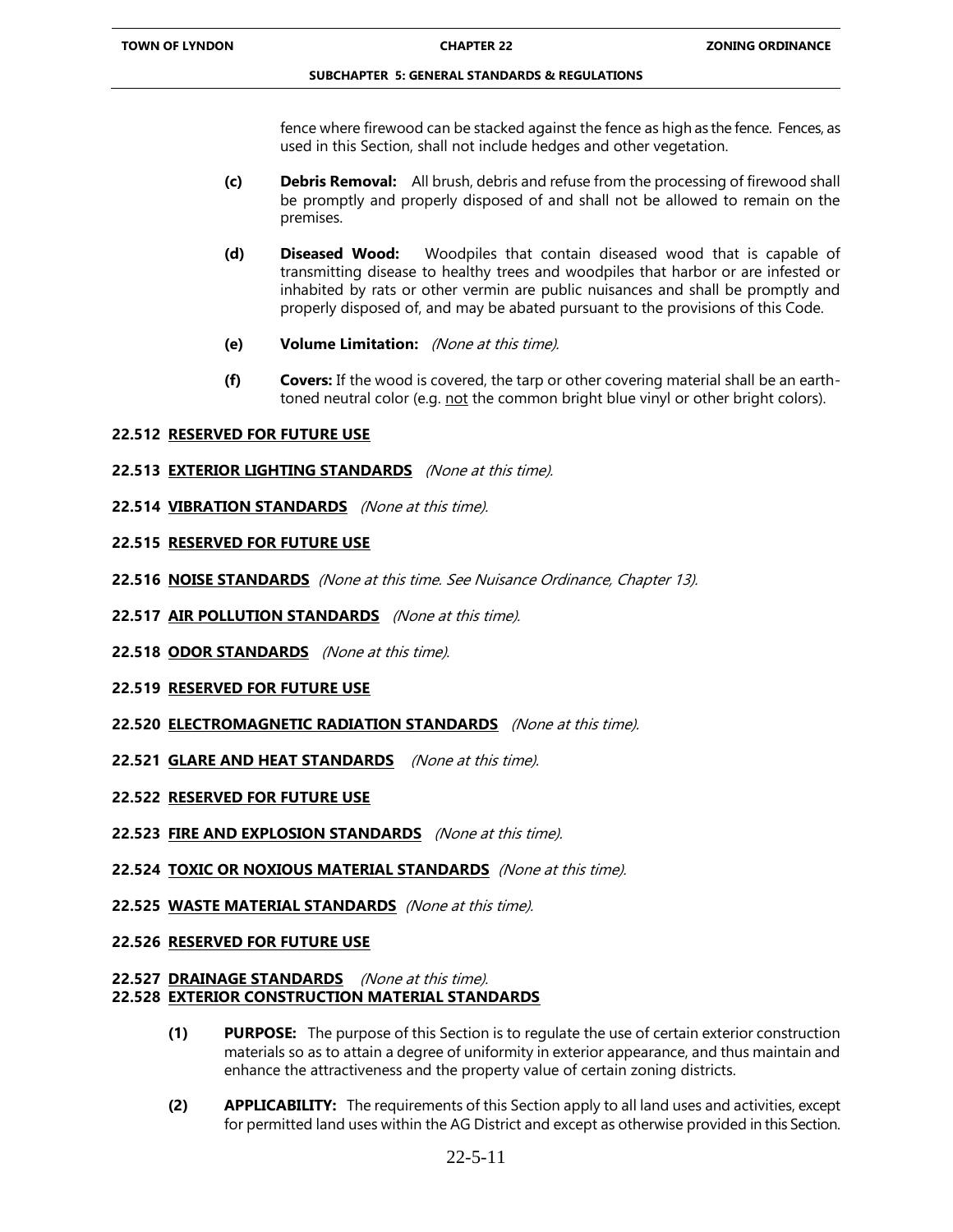**(3) MATCHING BUILDINGS:** With the exception of farm buildings, accessory buildings shall be constructed and finished in a complimentary architectural style and with material and colors that are similar to or complimentary to the principal structure. Buildings should look like they belong together, and present a unified design theme.

# **22.529 ROOF AND EAVE STANDARDS**

- **(1) ROOFS:** The roof on all principal residential buildings shall have a minimum roof pitch of 4 :12, except the roofs over the following parts of residential structures may have a lesser pitch: porches, decks, dormers, and breezeways.
- **(2) EAVES:** All residential structures shall have a minimum eave width of 12 inches (not including the width of any gutter or other apparatus affixed to the eave or roof edge).

### **22.530 RESERVED FOR FUTURE USE**

### **22.531 HAZARDOUS MATERIALS STANDARDS** (None at this time).

### **22.532 FENCING STANDARDS**

- **(1) PURPOSE:** The purpose of this Section is to regulate the materials, location, height, and maintenance of fencing, landscaping walls and decorative posts in order to prevent the creation of nuisances and to promote the general welfare of the public.
- **(2) APPLICABILITY:** The requirements of this Section apply to all fencing, landscape walls and decorative posts equal to, or exceeding, 30 inches in height, for all land uses and activities, except for fences in the AG and RR Districts.

# **(3) STANDARDS:**

# **(a) Materials:**

- **1. SF & MF Districts:** Acceptable materials for constructing fencing, landscape walls, and decorative posts include wood, stone, brick, wrought iron, chain link, polyethylene and similar materials approved by the Zoning Administrator, except that wire mesh and chain link fencing is not permitted within required front yard or street yard areas. Barbed wiring fencing shall not be permitted. Any fence within a street yard, including along property lines which intersect a right-of-way, shall not exceed a maximum of 60% opaque.
- **2. GB, LI, & HI Districts:** Acceptable materials for constructing fencing, landscape walls, and decorative posts include wood, stone, brick, wrought iron, chain link, wire mesh, polyethylene and similar materials approved by the Zoning Administrator, except that wire mesh and chain link fencing is not permitted within required front yard or street yard areas. Barbed wire fencing shall not be permitted. Any fence within a street yard, including along property lines which intersect a right-of-way, shall not exceed a maximum of 60% opaque.
- **3. Temporary Fencing:** Temporary fencing (i) for the purposes of limiting snow drifting between November 1 and April 1, (ii) for the protection of excavation and construction sites, and (iii) for the protection of plants during grading and construction, is permitted for up to 180 consecutive days or the period of construction, whichever is longer.
- **4. Snow Fences:** Snow fences constructed of wood and wire, and/or plastic shall be permitted only as temporary fences.
- **(b) Location:** Fences may be located on property lines.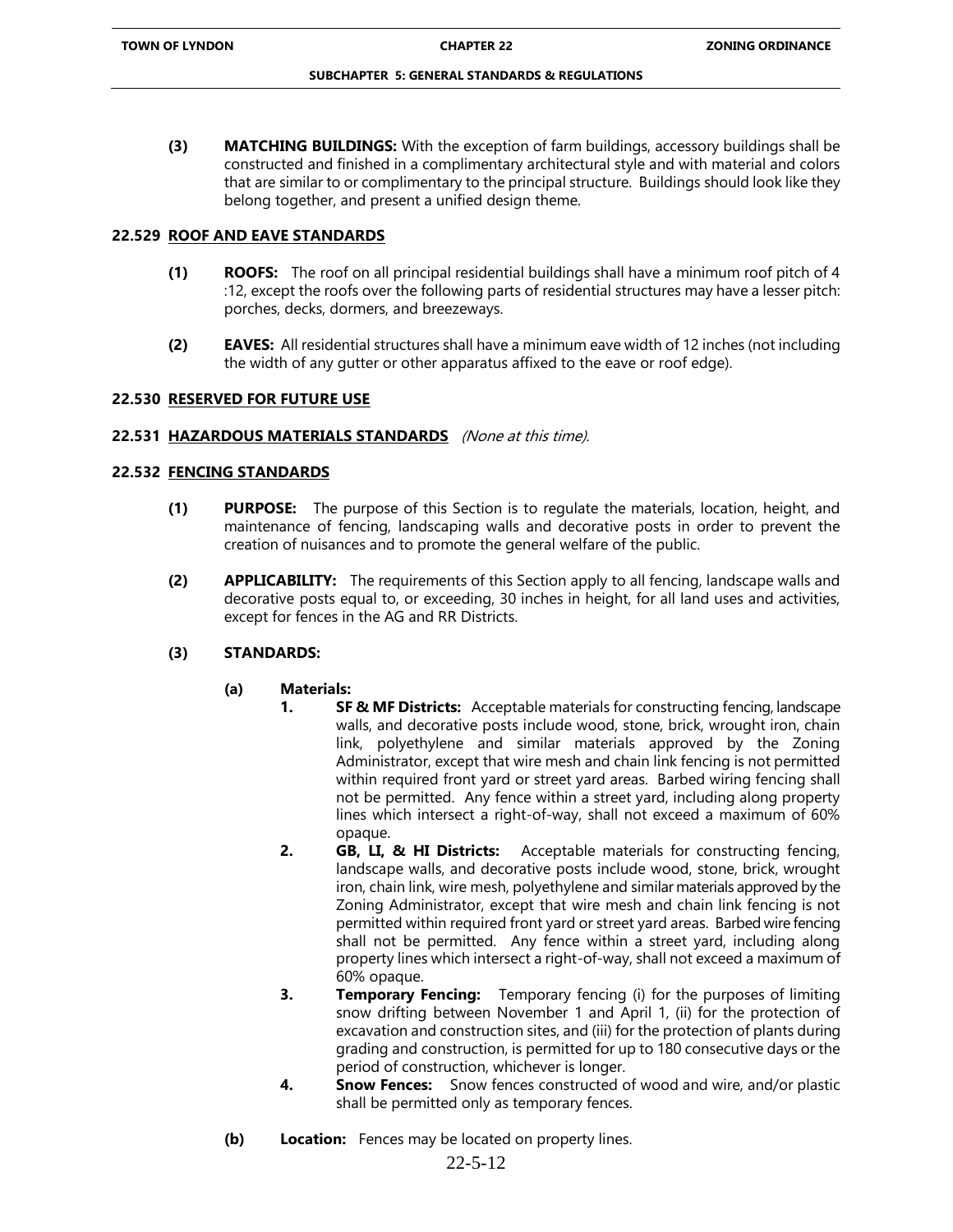- **(c) Maximum Height:** The maximum height of any fence, landscape wall, or decorative post shall be the following:
	- **1.** 3 feet within a front yard or street yard setback;
	- **2.** 6 feet when located on any residentially zoned property, but not within a front yard or street yard setback; and
	- **3.** 8 feet when located on any nonresidentially zoned property, but not within a front yard or street yard setback, except that security fences may exceed this height by conditional use.
- **(d) Orientation:** Fences, landscape walls, or decorative posts shall be erected so as to locate visible supports and other structural components toward the subject property (i.e. the good looking side of the fence must face the neighbor who did not erect the fence).
- **(e) Maintenance:** Fences, landscape walls, or decorative posts shall be maintained in a structurally sound and attractive manner.

# **22.533 RESERVED FOR FUTURE USE**

### **22.534 SIGNAL RECEIVING ANTENNAS (SATELLITE DISHES) STANDARDS** (None at this time).

### **22.535 WIND ENERGY CONVERSION SYSTEMS (WECS) STANDARDS**

**(1) CONSTRUCTION OF WIND ENERGY SYSTEMS:** No person shall construct or operate a wind energy conversion system (WECS) without having fully complied with the provisions of this Section.

# **(2) PERMITS REQUIRED:**

- **(a)** A zoning permit shall be obtained to allow construction of a WECS.
- **(b)** A WECS permit shall be obtained from the Zoning Administrator for the construction of all WECS.
- **(3) APPLICATION REQUIREMENTS:** An application for a permit to build a wind energy system shall include the following:
	- **(a)** The property lines of the proposed site of construction.
	- **(b)** Proposed location of the WECS.
	- **(c)** Location and description of all structures located on the property where the WECS site is proposed.
	- **(d)** Location of all above-ground utility lines within a radius equal to two (2) times the height of the proposed WECS.
	- **(e)** Location of all underground utility lines on the property where a WECS site is proposed.
	- **(f)** Dimensional representation of the structural components of the tower construction including the base and footings.
	- **(g)** Schematic of electrical systems associated with the WECS including all existing and proposed electrical connections.
	- **(h)** Manufacturer's specifications and installation and operation instructions or specific WECS design information.
	- **(i)** Certification by a registered professional engineer that the tower design is sufficient to withstand wind load requirements for structure as defined by the Uniform Building Code.
- **(4) BLADE CLEARANCE:** The minimum distance between the ground and any protruding blade(s) utilized on a WECS shall be fifteen (15) feet, as measured at the lowest point of the arc of the blades. The minimum distance shall be increased as necessary to provide for vehicle clearance in locations where over-sized vehicles might travel.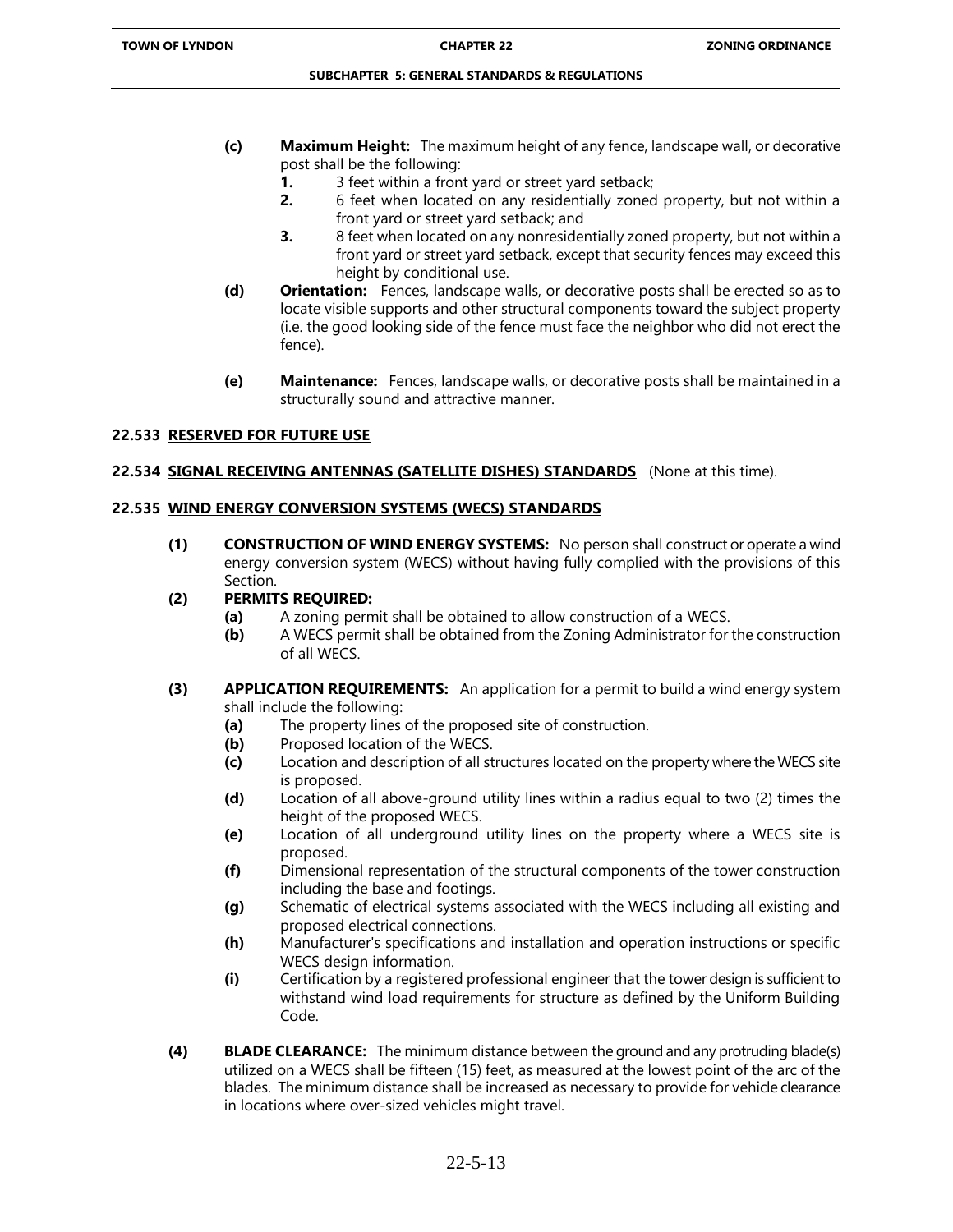- **(5) CLIMBING TOWERS, TOWER ACCESS:** Access to towers shall be controlled by fences six (6) feet in height around the tower and anti-climbing devices. Existing local regulations regarding attractive nuisances shall cover wind systems as well. A sign indicating shock hazard shall be placed on the tower. Such sign shall state: "Warning. Electrical shock hazard. No unauthorized persons on tower. No Trespassing." Cables, ropes or wires used to secure the WECS shall be appropriately marked to prevent accidental bodily harm.
- **(6) TOWER CONSTRUCTION:** Tower construction shall be in accordance with all applicable sections of the Wisconsin State Building Code including, but not limited to, ILHR Sections 50.12, 53.10, 53.12, 62.37, 62.38, 62.39, 62.40, 62.41, Wisconsin Administrative Code, and any future amendments, additions, and/or revisions to the same.
- **(7) UTILITY INTERCONNECTION:** The WECS, if interconnected to a utility system, shall meet the requirements for interconnection and operate as set forth in the electrical utility's then-current service regulations applicable to WECS; these standards are subject to review by the Public Service Commission.

# **(8) SETBACK REQUIREMENTS:**

- **(a)** No WECS shall be constructed in any setback, dedicated easement, or dedicated roadway.
- **(b)** Installation of any WECS may not be nearer to any property lines or right-of-way for overhead electrical transmission or distribution lines than three (3) times the height of the WECS structure.
- **(9) NOISE:** (See Nuisance Ordinance, Chapter 13)
- **(10) INTERFERENCE WITH NAVIGATIONAL SYSTEMS:** No WECS shall be installed or operated in such a manner that is not in compliance with Federal Aviation Administration regulations.
- **(11) ELECTRICAL DISTRIBUTION LINES:** All WECS electrical distribution lines shall be located underground.

# **(12) REQUIRED SAFETY FEATURES:**

- **(a)** All WECS shall be designed with an automatic overspeed control to render the system inoperable when winds are blowing in excess of the speeds for which the machine is desianed.
- **(b)** All WECS shall have a manually operable method to render the system inoperable in the event of a structural or mechanical failure of any part of the system including the automatic overspeed control.
- **(c)** All WECS shall be designed with an automatic control to render the system inoperable in case of loss of utility power to prevent the WECS from supplying power to a deenergized electrical distribution system.
- **(d)** Any WECS thereof declared to be unsafe by the Zoning Administrator by reason of inadequate maintenance, dilapidation, obsolescence, fire hazard, disaster, damage or abandonment is hereby declared to be a public nuisance and shall be abated by repair, rehabilitation, demolition, or removal.
- **(13) MAINTENANCE:** The Zoning Administrator or his representative shall have the right, at any reasonable time, to enter, in the company of the owner or his agent, the premises on which a WECS has been constructed to inspect all parts of said WECS installation and require that repairs or alterations be made within thirty (30) days if, in his judgment, there exists a deficiency in the structural stability of the system.
- **(14) INSPECTIONS:** A yearly inspection, at a fee to be determined from time to time by resolution of the Town Board, shall be made by the Zoning Administrator to certify the safety and maintenance of the WECS and accessory structures.
- **(15) BOND:** A bond or other security shall be posted with the Town to guarantee demolition and removal of all WECS which are not operational.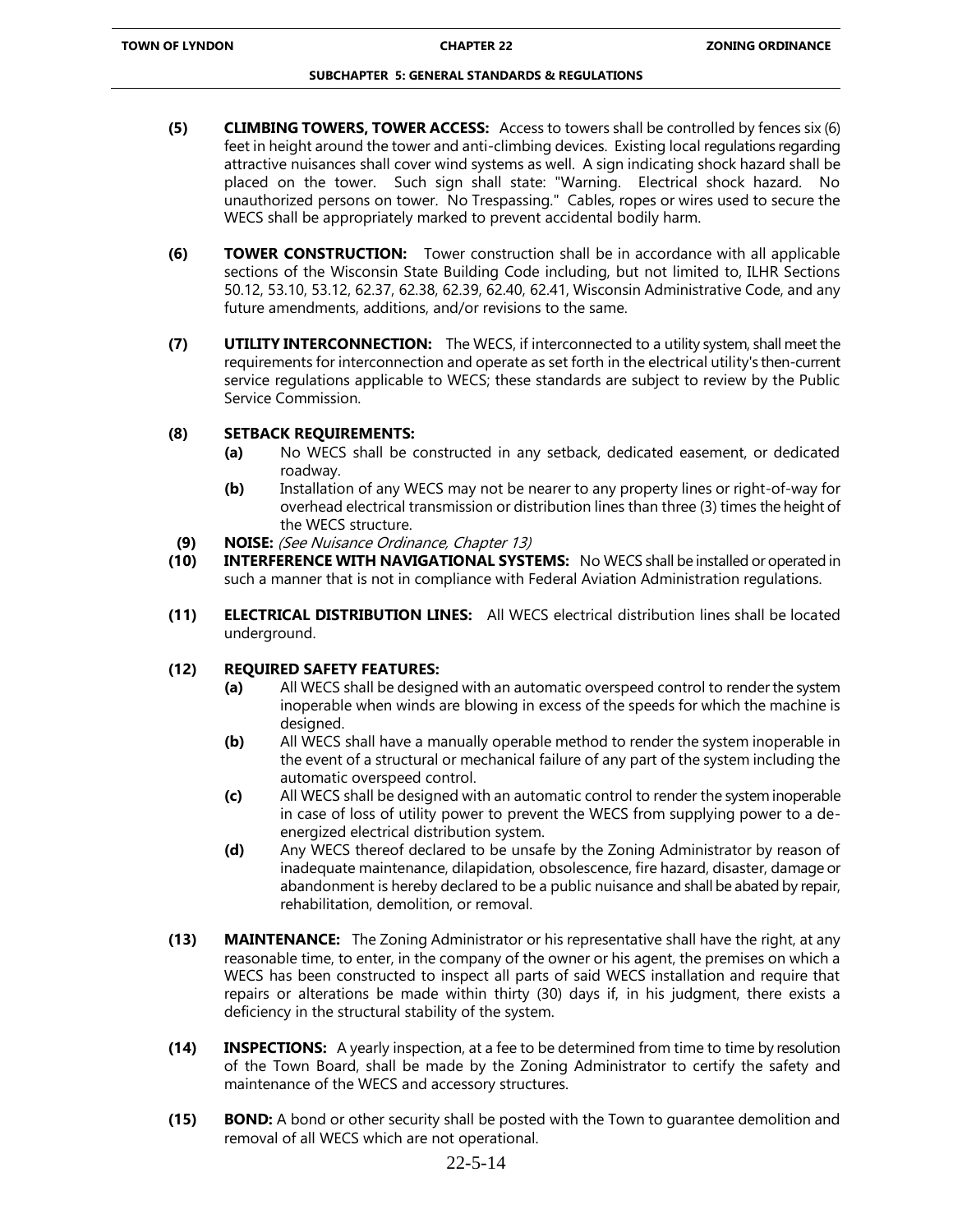#### **22.536 SWIMMING POOL STANDARDS** (None at this time).

### **22.537 RESERVED FOR FUTURE USE**

# **22.538 SUBSTANDARD LOT REGULATIONS**

- **(1) PROHIBITION:** Upon and after the effective date of this Chapter, no lot shall be created which does not meet (i) the Minimum Zoning District Area (MZA) requirements, the Minimum Lot Area (MLA) requirements, and the lot dimension requirements of this Chapter.
- **(2) PRE-EXISTING LOTS:** A lot of record existing upon the effective date of this Chapter in a Residential District, which does not meet the Minimum Zoning District Area or the Minimum Lot Area (MLA) requirements of Subchapter 2, or which does not meet the lot dimension requirements of Subchapter 2 may be utilized for a detached single-family dwelling unit, provided the measurements of such area and dimensions are equal to or greater than 50% of the requirements of this Chapter. Said lot shall not be more intensively developed (with multi-family or nonresidential uses) unless combined with one or more abutting lots (or portions thereof) so as to create a lot which meets the requirements of this Chapter.
- **(3) DIVISION OF A LOT:** No recorded lot shall be divided into 2 or more lots, unless such division or combination results in the creation of lots, each of which conforms to all of the applicable regulations of the zoning district in which said lot is located. (See also, Subdivision Ordinance, Chapter 20).

### **22.539 NONCONFORMING STRUCTURE AND BUILDING REGULATIONS**

- **(1) EXISTING STRUCTURES:** Any structure or building that complies with all existing regulations upon the effective date of this Chapter may be continued at the size and in a manner of operation existing upon such date, except as hereafter specified.
- **(2) UNSAFE STRUCTURES:** Nothing in this Chapter shall preclude the Town from pursuing remedial or enforcement actions when said structure or building is declared unsafe.
- **(3) MODIFICATIONS:** When any lawful nonconforming structure or building in any district is modified, the portion of the structure or building which is modified shall conform to the provisions of this Chapter.
- **(4) DESTRUCTION OF NONCONFORMING STRUCTURES:** A legal nonconforming building or structure, which is accidentally damaged by fire, tornado or other disaster, may be repaired so that the structural nonconformity is continued thereafter, provided all of the following conditions are met::
	- **(a)** the total cost of all the repairs (both structural and non-structural) shall not exceed 50% of the assessed value of the building or structure (excluding the assessed value of the land); and
	- **(b)** the repairs shall be completed within 1 year from the date of disaster which caused the damages, unless extended by conditional use; and
	- **(c)** the owner demonstrates, through the conditional use process, that the proposed repairs have been designed to eliminate or diminish the structural nonconformities wherever the structural nonconformities can be reasonably eliminated or diminished without causing unreasonable financial hardship to the owner and without causing unreasonable diminution in the utility of the structure. Nothing herein shall be construed to permit the repair of a building or structure which has contained or which is intended to contain a nonconforming "use" after the repairs are completed. (For regulations dealing with ADestruction of Non-conforming Uses,@ see 22.402(6)).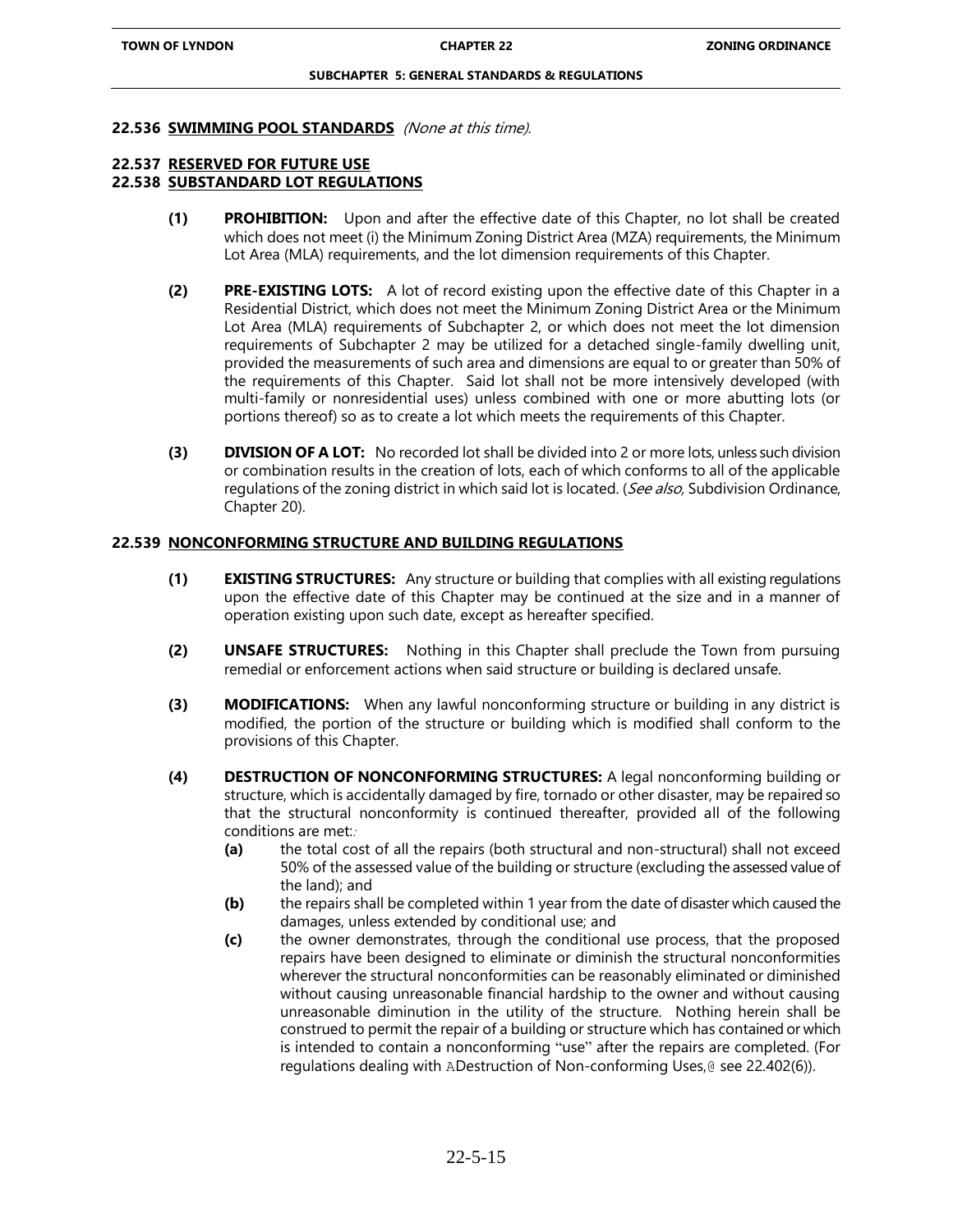- **(5) MAINTENANCE AND REPAIRS:** Normal maintenance of a nonconforming structure or building is permitted, including necessary nonstructural repairs and incidental alterations which do not extend, enlarge, or intensify the nonconforming portion of the structure or building.
- **(6) ALTERATIONS:** Alterations may be made to a building containing lawful nonconforming residential units, provided such alterations do not increase the number of dwelling units or the bulk of the building, except that a conforming garage may be added if none previously existed. However, after the effective date of this Chapter, such structures shall not be permitted to enlarge, expand, or extend without bringing the enlargement, expansion, or extension into compliance with the provisions of the Subchapter unless a variance is granted by the Board of Zoning Appeals per the requirements of Section 22.909.
- **(7) GARAGES:** A legal, nonconforming garage may be enlarged or replaced provided the following requirements are met:
	- **(a)** the proposed garage replacement or addition does not encroach farther into required setback(s) than the current legal, nonconforming structure; and
	- **(b)** the proposed garage replacement or addition does not locate closer to an existing residence on an adjacent parcel than the sum of the required garage setback (on the subject property) and the required house setback (on said adjacent parcel); and
	- **(c)** precautions (determined on a case-by-case basis by the Zoning Administrator) are taken to reduce the possibility of fire damage to nearby structures.
- **(8) ISSUED BUILDING PERMITS:** Any structure or building for which a building permit has been lawfully granted prior to the effective date of this Chapter, which will become nonconforming under the provisions of this Chapter or amendments thereto, may be completed in accordance with the approved plans, provided construction is started within 365 days of the effective date of this Chapter, and provided that construction is completed within 730 calendar days of the effective date of this Chapter or amendments thereto. Said structure or building shall thereafter be a legal nonconforming structure or building. Extensions to these time limits may be granted by the Plan Commission for good cause.
- **(9) BLANKET VARIANCE FOR NONCONFORMING RESIDENCES:** A variance for any and all requirements of this Subchapter is hereby automatically granted to all legal nonconforming residential dwellings in their configuration existing as of the effective date of this Chapter. However, after the effective date of this Chapter, the nonconforming portion of such structures shall not be permitted to enlarge, expand, or extend without bringing the enlargement, expansion, or extension into compliance with the provisions of the Subchapter unless a variance is granted by the Board of Zoning Appeals per the requirements of Section 22.909. Rationale: This "blanket variance" is intended to eliminate the continued classification and/or creation of certain nonconforming residential structures within the jurisdiction of this Chapter. This provision addresses two different situations. First: prior to the provision of full-time inspection services, a number of residential structures were approved which did not meet setback requirements. Second: this Chapter requires greater side yard setback requirements for certain residential lot sizes than did previous regulations for similar sized lots. The adoption of this provision ensures that residential structures approved prior to the adoption of this Chapter do not encounter difficulty in transferring ownership because they would otherwise be considered nonconforming uses. This "blanket variance" is not available for nonresidential structures.

# **22.540 ADMINISTRATION & ENFORCEMENT OF PERFORMANCE STANDARDS**

**(1)** Determinations necessary for administration and enforcement of performance standards set forth herein range from those which can be made with satisfactory accuracy by a reasonable person using normal senses and no mechanical equipment, to those requiring great technical competence and complex equipment for precise measurement. It is the intent of this Chapter that: